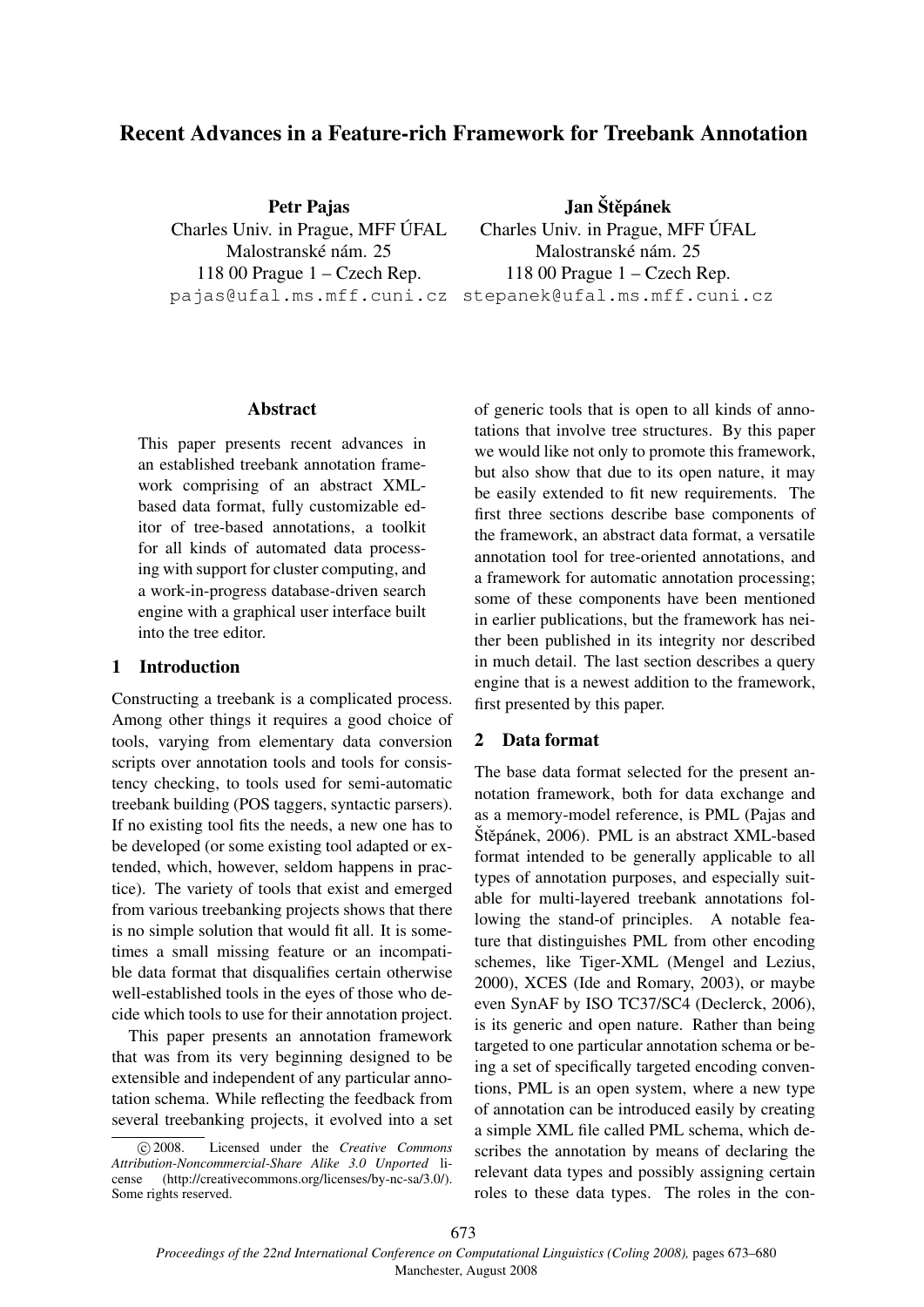text of PML are just labels from a pre-defined set that can be used to mark the declarations according to their purpose. For instance, the roles indicate which data structures represent the nodes of the trees, how the node data structures are nested to form a tree, which field in a data structure carries its unique ID (if any), or which field carries a link to the annotated data or other layers of annotation, and so on. PML schema can define all kinds of annotations varying from linear annotations through constituency or dependency trees, to complex graph-oriented annotation systems. The PML schema provides information for validating the annotation data as well as for creating a relevant data model for their in-memory representation.

To give an example, the annotation of the Prague Dependency Treebank 2.0 (PDT) (Hajič and others, 2006), which was published in the PML format, consists of four annotation layers, each defined by its own PML schema: a lowest word-form layer consisting of tokenized text segmented just into documents and paragraphs; a morphological layer segmenting the token stream of the previous layer to sentences and attaching morphological form, lemma, and tag to each token; an analytical layer building a morpho-syntactic dependency tree from the words of each sentence (morphologically analyzed on the previous layer); and a tectogrammatical layer consisting of deep-syntactic dependency trees interlinked in a  $N:M$  manner with the analytical layer and a valency lexicon and carrying further relational annotation, such as coreference and quotation sets. All these features are formally described by the respective PML schemas.

The fundamental toolkit for PML comprises of a validator (based on compiling PML schemas to RelaxNG grammars accompanied by Schematron rules), and API, consisting of a Perl library (basic interfaces for Java and C++ are planned). The input/output functions of the library are modular and can work with local files as well as with remote resources accessible via HTTP, FTP or SSH protocols (with pluggable support for other protocols). Additionally, the library supports onthe-fly XSLT-based format conversions that can be easily plugged in via a simple configuration file. Consequently, the API can transparently handle even non-PML data formats. Currently there are about a dozen input/output conversion filters available, covering various existing data formats including the TigerXML format, the formats of the Penn Treebank (Marcus et al., 1994), the CoNLL-X shared task format (Buchholz and Marsi, 2006), and the formats of the Latin Dependency (Bamman and Crane, 2006), Sinica (Chu-Ren et al., 2000), Slovene Dependency (Džeroski et al., 2006) (SDT), and Alpino (van der Beek et al., 2002) treebanks. Support for XCES formats is planned as soon as a final release of XCES is available.

This basic toolkit is further supplemented by various auxiliary tools, such as pmlcopy which allows one to copy, move, rename, or GZip sets of interconnected PML data files without breaking the internal URL-based references.

# 3 Tree Editor

The heart of the annotation framework is a multiplatform graphical tree editor called TrEd, (Hajič et al., 2001).

TrEd was from the beginning designed to be annotation-schema independent, extensible and configurable. TrEd can work with any PML data format whose PML schema correctly defines (via roles) at least one sequence of trees. Beside PML format, TrEd can work with many other data formats, either by means of the modular input/output interface of the PML library or using its own input/output backends.

The basic editing capabilities of TrEd allow the user to easily modify the tree structure with dragand-drop operations and to easily edit the associated data. Although this is sufficient for most annotation tasks, the annotation process can be greatly accelerated by a set of custom extension functions, called macros, written in Perl. Macros are usually created to simplify the most common tasks done by the annotators. They can be called either from menu or by keyboard shortcuts.

Although TrEd ensures that the result of the annotation is in accord with the related PML schema, there is still a chance that an annotator errs in some other aspect of the annotation. For this reason TrEd offers the possibility to write macros that incorporate custom consistency tests into the built-in editing commands of TrEd. Such tests can prevent the user from making accidental mistakes (like assigning a case to a verb or subordinating a Subject to a particle). Macros can also completely disable some dangerous editing commands (for example, the PDT annotation modes in TrEd disable the pos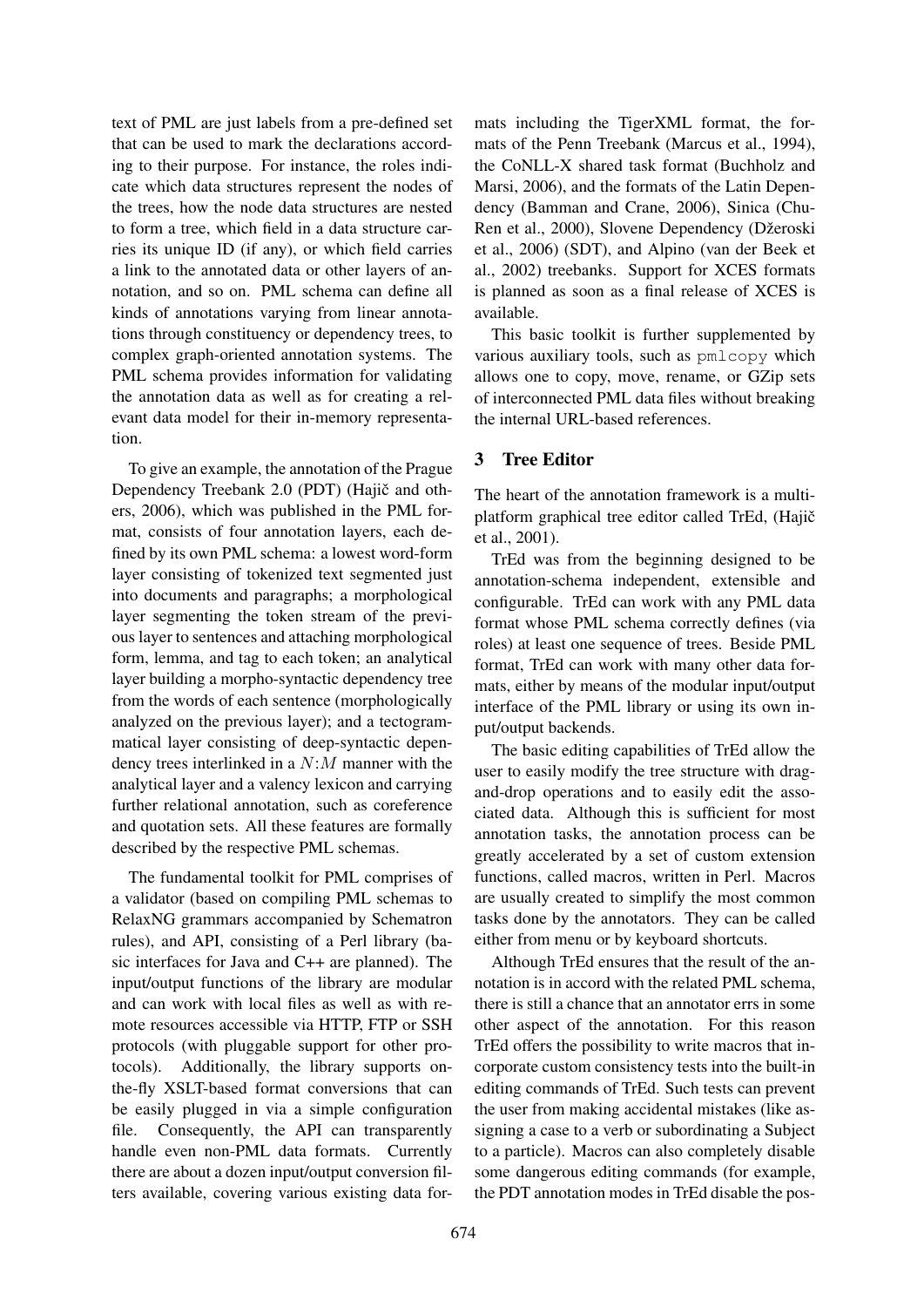sibility to add or delete tokens or trees).

While macros provide means to extend, accelerate and control the annotation capabilities of TrEd, the concept of style-sheets gives users control over the visual presentation of the annotated data. Style-sheets, among other, offer the possibility to: visually differentiate nodes and edges by color, shape, size or line style according to arbitrary criteria; assemble the data associated with nodes and edges to node and edge labels; alter node positioning and padding; visualize additional edges and cross-structure relations by means of arrows or other types of connections; control the content and styling of the text (usually the annotated sentence) displayed in a box above the tree. TrEd can also balance trees, visualize disconnected groups of nodes, zoom the tree view arbitrarily, and display trees in a vertical mode, see Fig. 1.



Figure 1: The same tree displayed using horizontal and vertical display mode in TrEd

Due to model/view separation, TrEd provides means for controlling which nodes are actually displayed (it is thus possible to write modes that collapse subtrees, hide auxiliary nodes, completely skip some levels of the tree, display multiple trees at once (Fig. 2), or even display additional "virtual" nodes and edges that are not actually present in the underlying data structures).

So far, TrEd has been selected as annotation tool for PDT and several similarly structured treebanking projects like Slovene (Džeroski et al., 2006), Croatian (Tadić, 2007), or Greek Dependency Treebanks (Prokopidis et al., 2005), but also for Penn-style Alpino Treebank (van der Beek et al., 2002), the semantic annotation in the Dutch



Figure 2: The main window visualizing node-tonode alignment of trees in the TectoMT project  $(Zabokrtský et al., 2008)$ ; side-bar shows data associated with the selected node.

language Corpus Initiative project (Trapman and Monachesi, 2006), as well as for annotation of morphology using so-called MorphoTrees (Smrž and Pajas, 2004) in the Prague Arabic Dependency Treebank (where it was also used for annotation of the dependency trees in the PDT style). While most other projects use off-line conversion



Figure 3: One possible way of displaying Penn Treebank data in TrEd

to some format directly supported by TrEd, for Alpino Treebank a better approach has been selected: the PML library has been configured to convert between Alpino XML format and PML transparently on-the-fly using two simple XSLT stylesheets created for this purpose.

Like some other annotation tools, for example DepAnn (Kakkonen, 2006), TrEd provides means for comparing two (or more) annotations and vi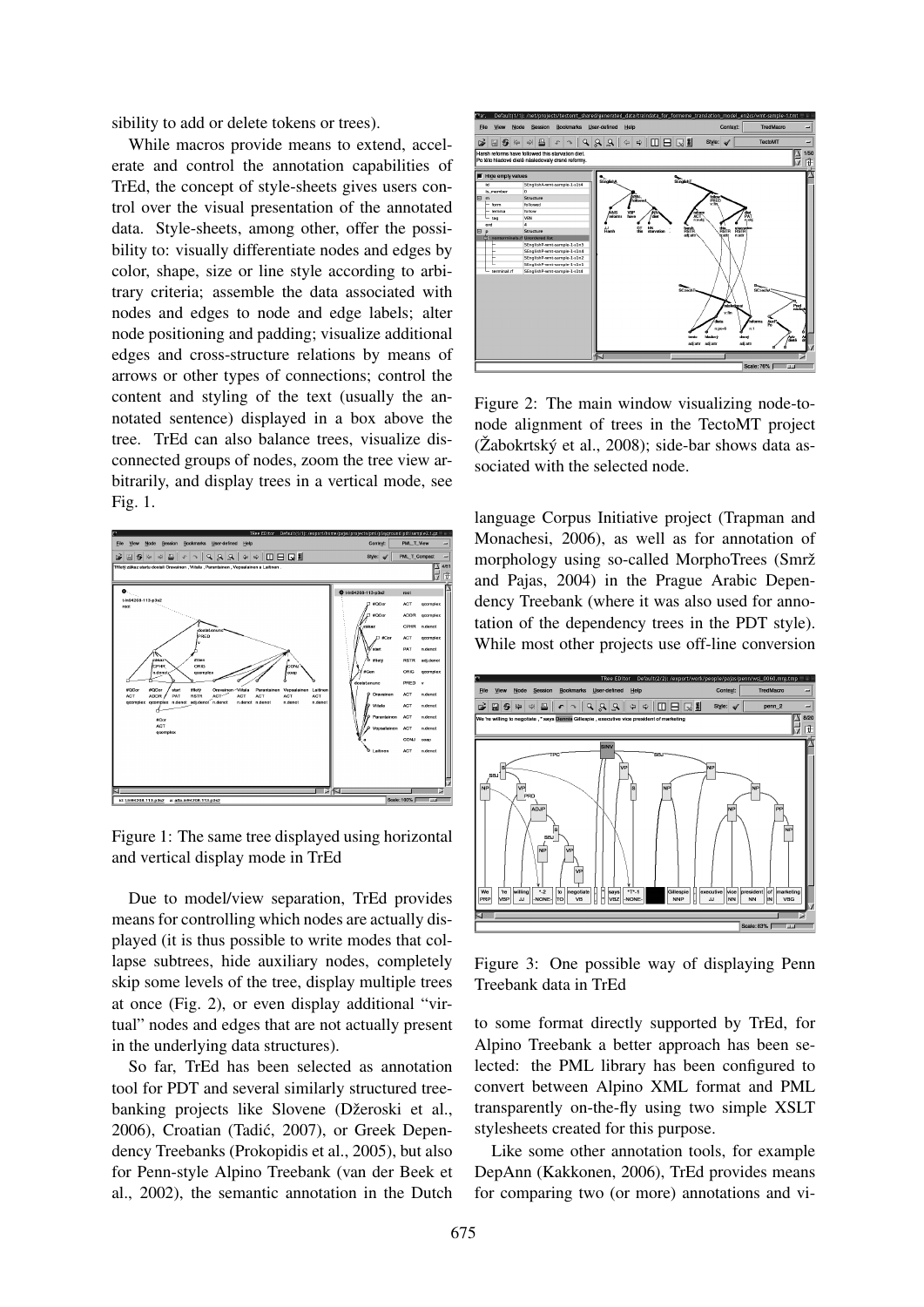sually marking the differences. This functionality is currently provided by macros tailored especially for the PDT annotations. Modifying these macros for specific needs of other tree-based annotations should be easy.

## 4 Automated processing

The same code-base that runs TrEd (except for the GUI) is used in a command-line tool for automated processing of the annotated data called BTrEd. This tool allows one to search, transform or modify the data by means of small programs written in Perl known from TrEd as macros. Given a list of files, the tool opens the files one after another and applies a given macro on each of them (or, if one chooses, to each tree or each node). With the powerful API of TrEd and the expressiveness of the Perl programming language at hand, one can very easy prepare scripts that gather information, create reports, or automate some parts of the annotation process; in some cases the script can be as short to fit on the command-line.

It is often the case that one has to process a large amount of data repeatedly with one or more scripts. To avoid the need of reading the data into memory upon each execution, BTrEd is augmented by a client-server interface and a client tool called NTrEd. NTrEd, given a list of computer hostnames or IP addresses and a list of files, starts remotely on each of the computers a servermode instance of BTrEd and distributes the supplied data among these servers (either equally or according to CPU load). Since only file-names are transferred in the communication, some form of shared data storage is assumed. The BTrEd servers read their respective share of the treebank, keep it in their RAM and await client connections. Once the servers are started in this way, one can pass a script to NTrEd as one would do with BTrEd; the tool forwards the script to the servers and collecting the results, outputs them in the same way as a stand-alone BTrEd would. If the script modifies the data, the user can send a request to the servers to either save the changed files or reload them, discarding all modifications. Security of NTrEd is achieved by means of SHA-based authentication (completely transparent to the user) and, optionally, by SSH tunneling.

Since one machine can run multiple instances of BTrEd server, each user of a computer cluster can run its own set of BTrEd servers without interfering with other users. Concurrent work of several users on the same data is supported by TrEd and BTrEd by a simple system of file locks, similar to that of GNU Emacs.

This kind of processing was exploited heavily during the post-annotation checking phases of PDT 2.0 production (Štěpánek, 2006). Employing a cluster consisting from about ten computers, a typical consistency-checking script processed the whole amount of PDT 2.0 (1.5 million analytical nodes and 700 thousand tectogrammatical nodes) in just a few seconds. This was particularly helpful for rapid prototyping or testing hypotheses and it accelerated the whole process enormously.

The NTrEd system, keeping the data in RAM of the servers, is sufficient for small to medium-sized corpora. For huge corpora in scale of terabytes it may not be the case. For processing such huge amounts of data, another tool called JTrEd was recently added to the framework. JTrEd is a wrapper script that simplifies distribution of BTrEd tasks over a computer cluster controlled by the Sun Grid Engine (SGE).

The BTrEd machinery is not intended just for small scripts. A project building a full MT engine on top of this framework is in progress  $(\check{Z}$ abokrtský et al., 2008).

## 5 Data-base driven query engine

One of the reasons for which tree-banks are created is that they cover and capture a representative number of syntactic constructions of the particular language. However, to be able to identify them effectively, one has to employ some querying system, consisting of a sufficiently expressive query language and an engine that can search the treebank and present the user with all occurrences matching the constraints of the query.

While for complex queries the tools described in the previous section serve well to users with basic programming skills,'every-day' querying by linguistic public requires a more accessible userinterface. In this section we describe a working prototype of a new query engine and its user interface, based on the data representation and tools described in the preceding sections. First, however, we briefly review some existing solutions.

For searching over PDT a tool called Net-Graph (Mírovský, 2006) is traditionally used. This tool's graphical interface allows the users to formulate their queries in a very natural way, namely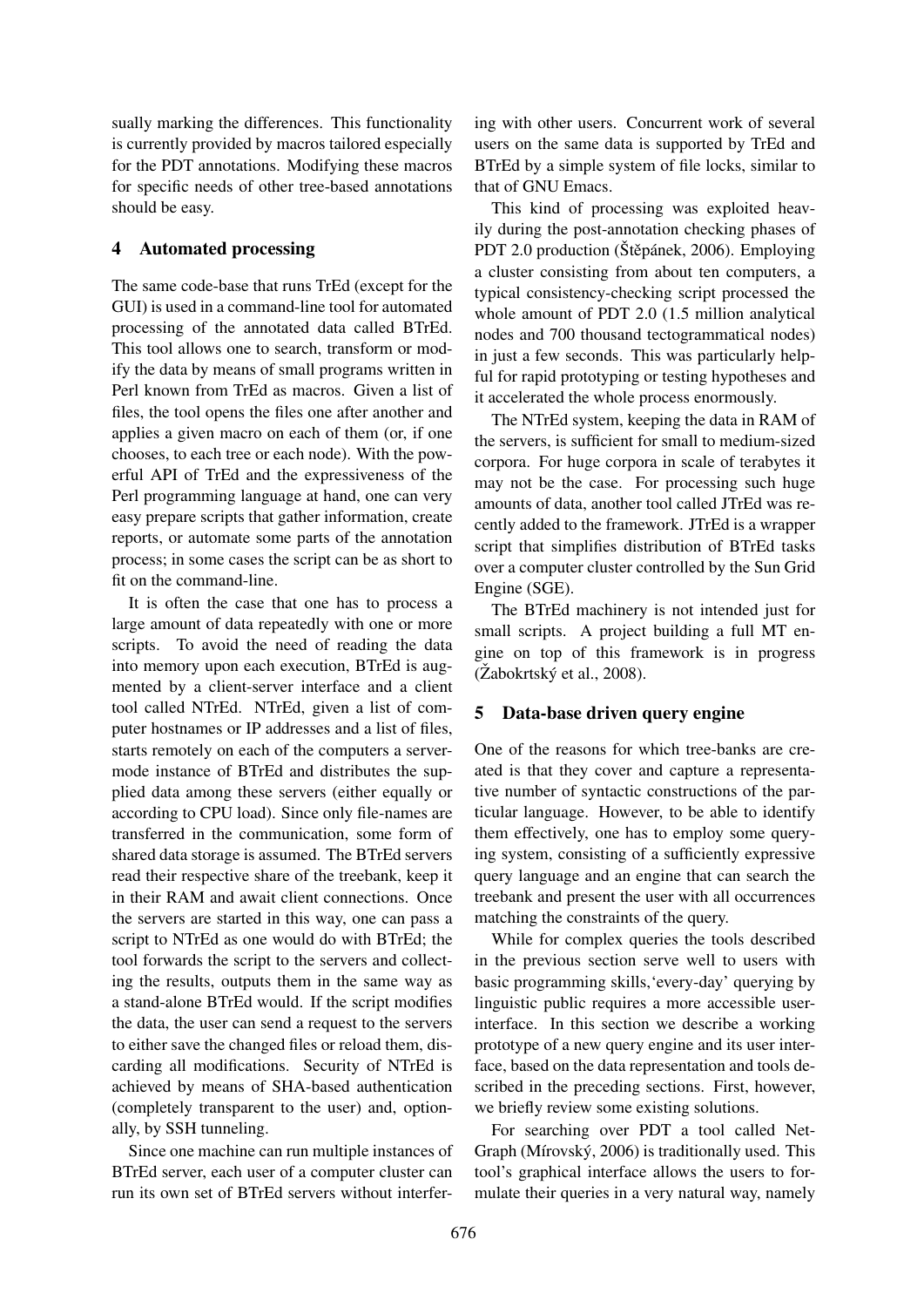as trees whose structures correspond to the structures of the desired search results (although one may specify, for example, that an edge in the query tree should actually match a path in the result tree). Each node in the query tree can carry a set of attributes that match or otherwise constrain the attributes of the corresponding node in the result tree. The query can further put some cardinality constraints on the matching nodes; these are formulated using a special set of labels on the query tree. A great advantage of NetGraph is its webenabled user interface (Java applet). The underlying query engine is written in C, and although relatively simplistic (i.e. no indexing or planning techniques are used), for PDT-sized corpus it offers reasonable speed for the interactive use. Certain disadvantages of the NetGraph system in our view are: lack of support for querying relations between two or more trees; no support for multilayered annotations; limited means of expressing attribute constraints and their boolean combinations; restriction to a limited legacy data format.

Probably the best-known query languages for tree structures nowadays are XPath and XQuery, promoted by (and in case of the latter bound to) the XML technology. The advantage of these query languages is that there are several implementations to choose from. Beside searching, some tools (e.g. XSH2 (Pajas, 2005)) provide means for XPath-based data modification. For these reasons, XPath searches over XML-encoded treebank data are promoted (Bouma and Kloosterman, 2002). The disadvantage is, however, that being restricted to the XML data model, users of such tools have to query over a particular XML encoding of the data which often in some way or other obscures the actual annotation schema and relations the annotation represents. Besides, it can be argued that XPath alone does not provide sufficient expressiveness for typical linguistic queries.

As a remedy for the last deficiency, Steven Bird et al. (Bird et al., 2006) proposed a concise query language named LPath, which, while extending core XPath, was designed with the needs of linguistic queries in mind. Their query system is powered by a relational database in which the queries are translated from LPath to SQL. To enable efficient evaluation of constraints on horizontal and vertical relationships between two nodes of a tree by the relational database, the database representation of the trees uses a simple labeling

scheme which labels each node with several integers so that the relationship constraints translate in SQL to simple comparisons of the respective integer labels.

It has been shown (Lai and Bird, 2005) that further extension to the LPath language, known as LPath+, is already 1st-order complete. It should, however, be noted that 1st-order completeness has little to do with the practical expressiveness of the language; certain queries, easily expressed in 1storder logic, only translate to LPath+ at the cost of combinatorial explosion in the size of the query. For example, like XPath, the only way LPath+ offers to match two non-identical sibling nodes is to reach one by the child axis and the other using the following-sibling or preceding-sibling axes from the first one; thus for a query with  $n$  sibling nodes whose constraints do not necessarily imply inequality and which can appear in the tree in arbitrary order, the LPath+ query must, in general, enumerate a disjunction of all the  $n!$  possible permutations. This may not be a problem when querying over English treebanks, but is a serious handicap for querying over treebanks for languages with free word-order.

There are several other tools for querying over treebanks, we are aware at least of TIGERSearch (Lezius, 2002) for annotations in the TigerXML format, and TGrep2 (Rohde, 2001) for Penn Treebank and similar, which we shall not describe here in detail as they are well known.

For the PML-based annotation system presented in this paper, we have developed a prototype of a new querying system, referred to, just for the purposes of this paper, as PML Tree Query (PML-TQ). The new system attempts to equal the qualities of the above mentioned systems and additionally provide

- a query language with sufficient expressiveness yet without complex formalisms
- unified treatment of structural and nonstructural, inter- and cross-layer relationships
- basic reporting capabilities (computing number or distribution of occurrences, etc.)
- a graphical query editor built into TrEd
- a scriptable and extensible interface

At the current stage, PML-TQ provides a prototype query language supporting arbitrary logical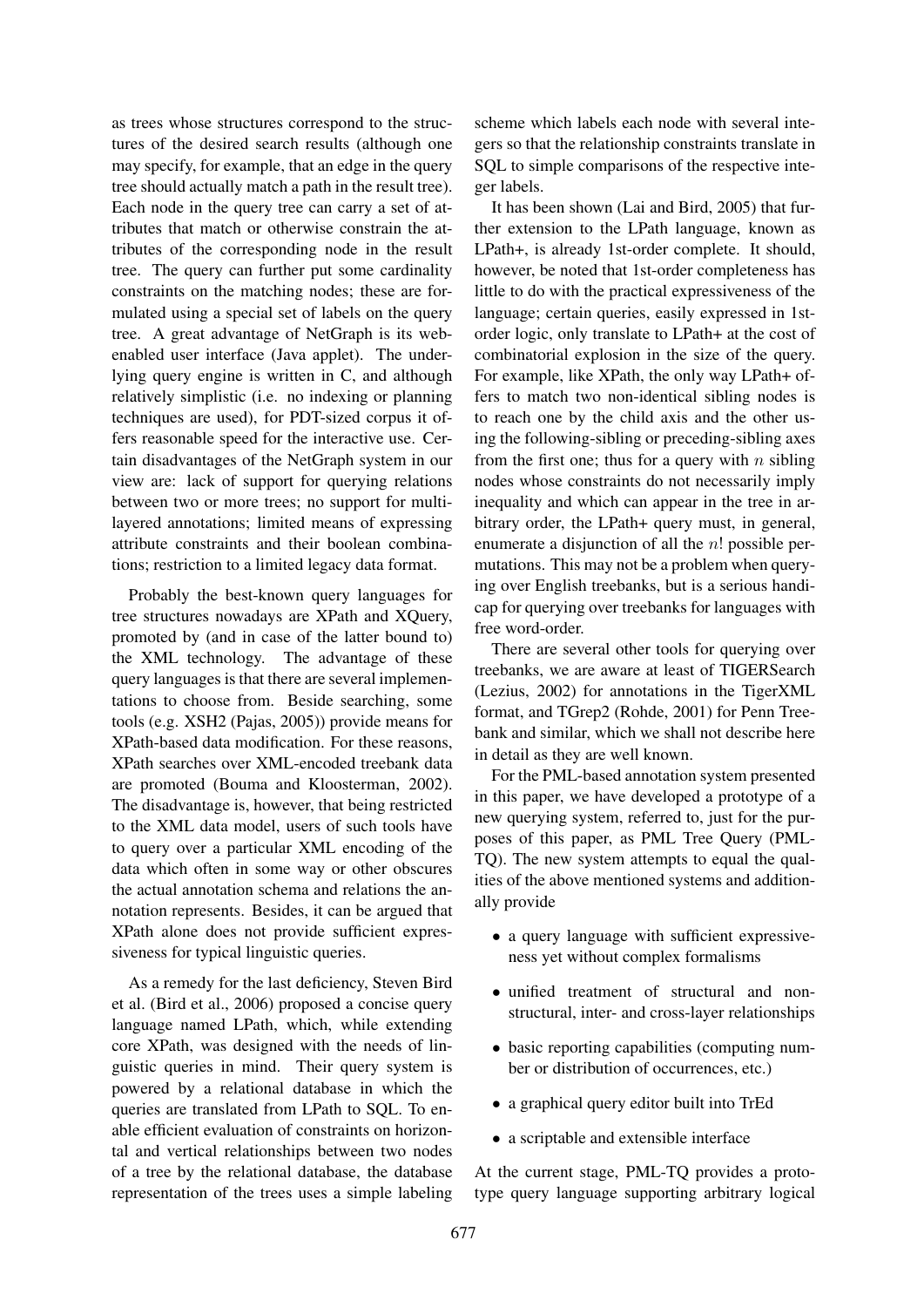conditions on attributes of nodes and their interand cross-layer relations, optional nodes, and basic cardinality constraints. A result of an evaluation of a PML-TQ can be either a set of matches, each match being a set of nodes in the treebank corresponding to the nodes in the query, or a report with some information computed from these node sets. The reporting capabilities of PML-TQ allow one to perform various aggregations on the result node sets and compute statistics over the aggregated groups. Thus, one may easily formulate queries such as *"what is the maximum, minimum, and average depth of a tree in the treebank"*, *"what preposition forms correspond on the surface layer to tectogrammatical nodes with the functor* DIR3 *and what is their distribution"*, *"what is the most common functor for a child node of a node with functor* PRED*"*, *"what is the joint distribution of functors for nodes in the parent-child relation"*, etc.

In the graphical representation of PML-TQ, relations between nodes are represented by arrows. Each PML-TQ query forms a tree or forest whose edges represent basic relations between nodes and possibly nesting of subqueries and whose nodes can be interconnected by additional arrows representing further relations.



Figure 4: Examples of cross-layer queries in PML-TQ. Query on the left finds dependency that got reversed on the PDT tectogrammatical layer compared to the analytical layer; the query on the right finds tectogrammatical nodes corresponding to an analytical object governing a prepositional object.

Apart from the graphical representation, PML-TQ queries can be formulated in a textual form with syntax resembling XPath (but substantially more expressive). A query is parsed from this syntax into a syntactic tree encoded in PML; in this representation the queries can be stored, visualized, and graphically manipulated in TrEd.

There are presently two engines that can evaluate PML-TQ queries. To utilize the modern RDBMS technology for performance and scalability, we have created a translator of PML-TQ to SQL. One can thus query over a static treebank stored in a database (for encoding tree-structures into database tables, we have adopted a labeling system similar to that described in (Bird et al., 2006)). For querying over data that change (e.g. a file currently open in TrEd or a bunch of files with annotation in progress), we have implemented a simple, yet still relatively fast, evaluator in Perl with a basic planner that can perform PML-TQ searches over PML data sequentially in either TrEd, BTrEd, NTrEd, or JTrEd.

Having two engines behind our query interface in TrEd has several benefits. The annotators will be able to perform identical queries over a corpus stored in a remote SQL database as well as to search in their own locally stored data. The developers of scripts for BTrEd will be able to formulate parts of their scripts briefly as PML-TQ queries whose correctness they will be able to verify independently on a treebank using the SQL backend using an interactive environment.

The SQL-based execution system has currently two database backends for feature and performance comparison: Oracle Express 10g and Postgres SQL. We use Perl DBI modules to interconnect these backends with the TrEd toolkit.



Figure 5: PML-TQ interface in TrEd. Top: the query as text, bottom left the query tree, bottom right a matching tree from PDT 2.0.

The search results can be presented in TrEd in one of several ways. Results of queries that make use of the report-generating facilities of PML-TQ are displayed simply as tables in a text window. Most PML-TQ queries, however, return matching nodes or trees. To display them, TrEd retrieves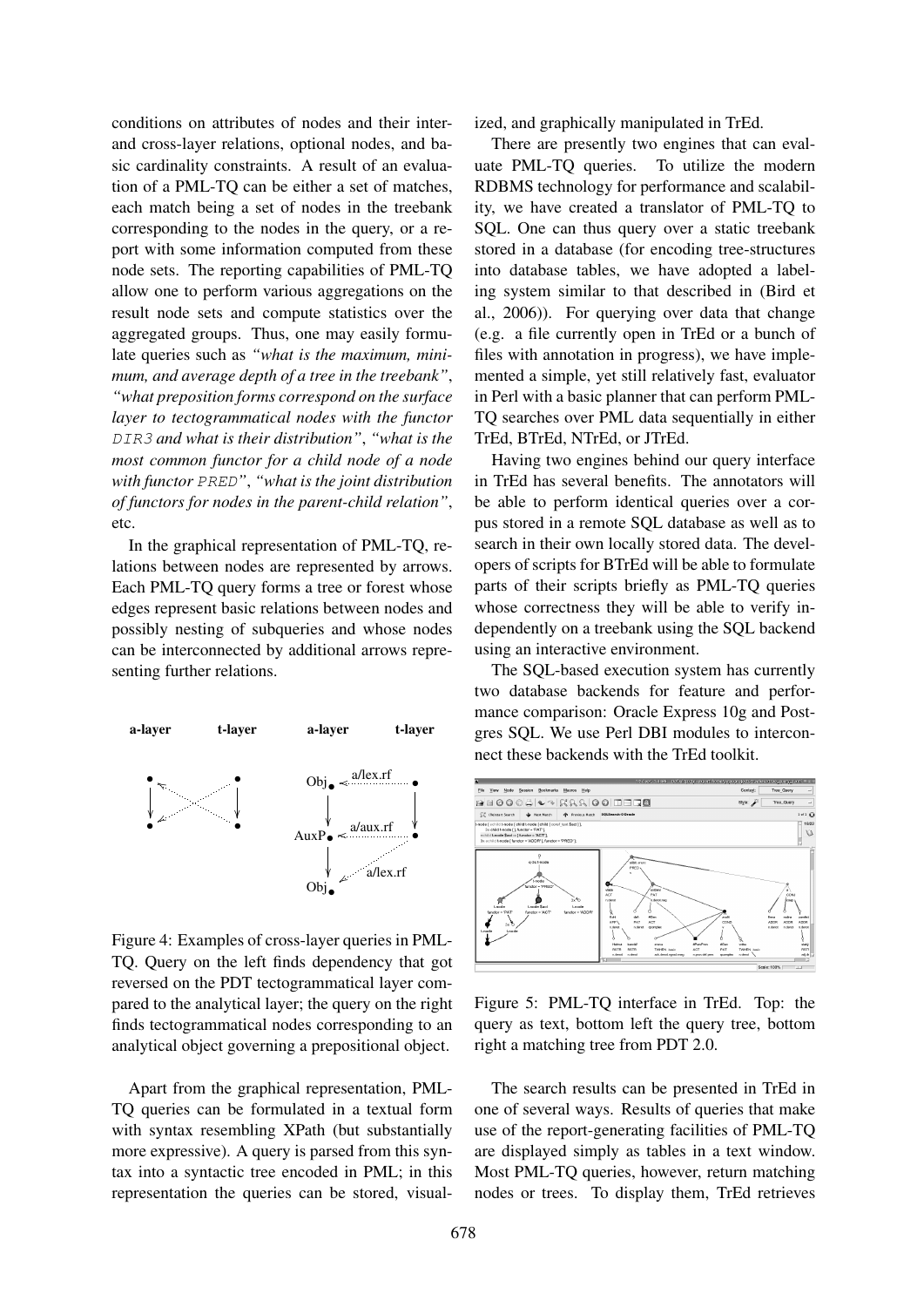corresponding URLs and node positions from the database and reads the actual data from the PML files that must currently be accessible locally or remotely via HTTP, FTP or SSH. Since there are situations when the original data cannot be accessed in this way, we are working on a solution that would allow TrEd to fetch and reconstruct the trees directly from the database.

For populating the database system with treebanks, we have developed a tool that can transfer arbitrary PML-encoded data into a set of database tables suitable for PML-TQ querying. The information about available inter-layer and crosslayer relations is automatically extracted from the PML schema and can be further adjusted by a few command-line parameters.

We have evaluated our database search engine using queries obtained by several means. We had the luck that the developer of NetGraph kindly provided us with all queries collected from real Net-Graph users over the past few years in the server logs. We thus obtained almost 9000 queries for the analytical layer and about 5000 queries for the tectogrammatical layer of PDT 2.0. By translating them to PML-TQ with a simple Perl script, we obtained a large collection for testing the basic functionality and performance of our system. To that we added a set of queries that test more advanced PML-TQ features and, for comparison, several queries analogous to the LPath query examples given in (Bird et al., 2006).

When we first run our complete query collection on the Oracle database with 1.5 million nodes and about 88 thousand trees from the analytical layer of PDT, we were surprised to see that out of 8188 queries, 8102 computes in a fraction of second, further 33 in less then 2 seconds, further 36 in less than 10 seconds, 14 in less than 20 seconds and only 5 in more than one minute. Four of these, however, took extremely long time to compute (from hours to days). We observed that all these time-consuming queries were rather similar: they imposed either no or too week constraints on the nodes and sometimes the query tree had a rather large number of auto-morphisms (there was a query consisting of a node with six identical child-nodes none of which carried any constraints). We then found a tree in our data set that contained a node with 85 children. This gives roughly  $10^{12}$  solutions to the query with six siblings on this tree alone.

In some cases the queries can be rewritten using cardinality constraints ("find all nodes with at least 6 children"), which avoids the combinatorial explosion. Since we felt this may not always be possible, we also tried to remove from our data set all trees with more than 20 siblings (44 trees from 70K) that turned out to be mostly TV listings anyway. After that, the performance for the four of the problematic queries improved dramatically: first 100 matches were found in a few seconds and fist  $10^6$  matches in less than 10 minutes.

Although we have modified the query compiler to suggest cardinality constraints were it seems appropriate and to automatically eliminate some types of automorphisms on the query tree by imposing a strict ordering on the permutable query nodes, we think it is neither possible to completely secure the query system against time-exhaustive queries nor to reliably detect such queries automatically. The querying interface therefore gives the users the option to select a reasonable maximum number of results and allows them to cancel the query evaluation at any time.

## 6 Conclusion

Over last few years our annotation framework made a considerable leap, from a simple annotation tool to a feature-rich system with several interoperating components. The complete framework is publicly available, either under the General Public License License (GPL), the Perl Artistic License or other GPL-compatible free license. A public release of the tree query interface described in the previous section is scheduled for mid to end of 2008.

#### 7 Acknowledgment

This paper as well as the development of the framework is supported by the grant Information Society of GA AV CR under contract 1ET101120503.

#### References

- Bamman, David and Gregory Crane. 2006. The design and use of a Latin dependency treebank. In *Proceedings of the Fifth International Workshop on Treebanks and Linguistic Theories (TLT 2006)*, pages 67–78, Prague.
- Bird, Steven, Yi Chen, Susan B. Davidson, Haejoong Lee, and Yifeng Zheng. 2006. Designing and evaluating an XPath dialect for linguistic queries. In